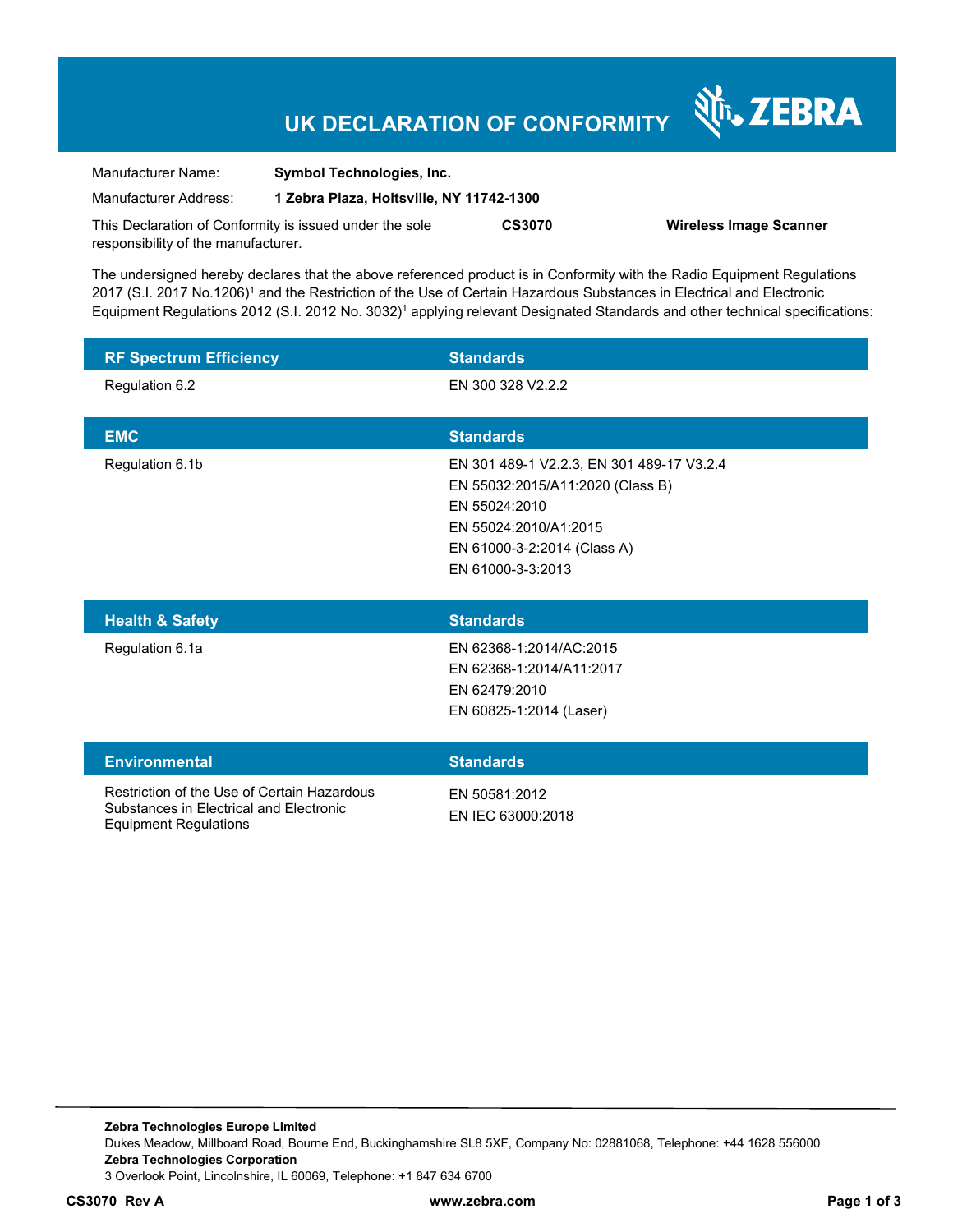# **UK DECLARATION OF CONFORMITY**

With regard to the Radio Equipment Regulations 2017 (S.I. 2017 No.1206)<sup>1</sup>, the conformity assessment procedure referred to in regulation 41(4)(a) and detailed in Schedule 2 has been followed.

 $^{\rm 1}$  As amended by applicable EU withdrawal legislation implemented at the time of issuing this declaration

#### **Signed on behalf of Zebra Technologies Corporation**

*(Signature of authorized person)* Marco Belli Rev: A Sr. Manager, Regulatory **Date: 8 March 2021 Date: 8 March 2021** Place: Bourne End, UK

Nr. ZEBRA

**Zebra Technologies Europe Limited**  Dukes Meadow, Millboard Road, Bourne End, Buckinghamshire SL8 5XF, Company No: 02881068, Telephone: +44 1628 556000 **Zebra Technologies Corporation**  3 Overlook Point, Lincolnshire, IL 60069, Telephone: +1 847 634 6700